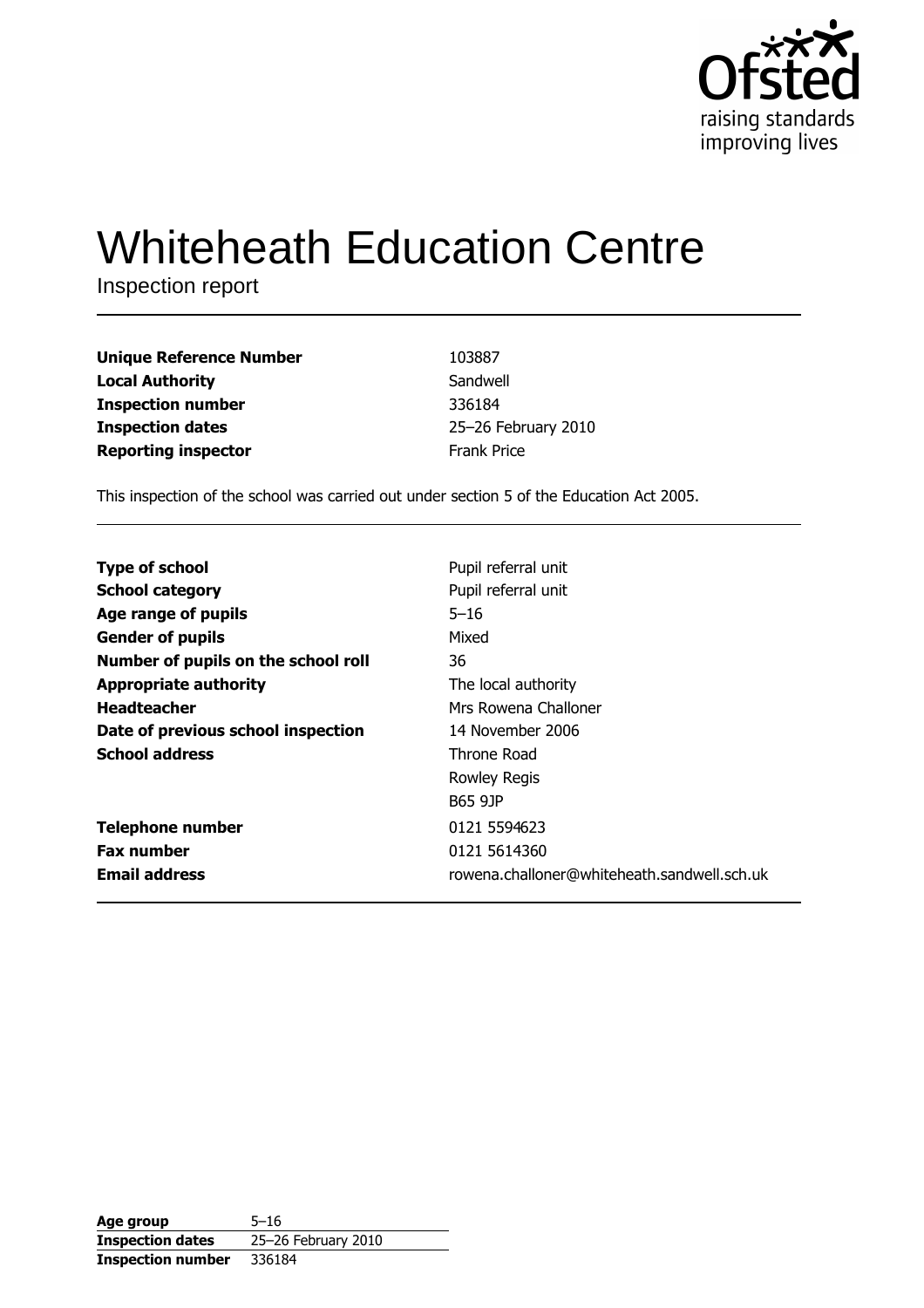The Office for Standards in Education, Children's Services and Skills (Ofsted) regulates and inspects to achieve excellence in the care of children and young people, and in education and skills for learners of all ages. It regulates and inspects childcare and children's social care, and inspects the Children and Family Court Advisory Support Service (Cafcass), schools, colleges, initial teacher training, work-based learning and skills training, adult and community learning, and education and training in prisons and other secure establishments. It rates council children's services, and inspects services for looked after children, safeguarding and child protection.

Further copies of this report are obtainable from the school. Under the Education Act 2005, the school must provide a copy of this report free of charge to certain categories of people. A charge not exceeding the full cost of reproduction may be made for any other copies supplied.

If you would like a copy of this document in a different format, such as large print or Braille, please telephone 08456 404045, or email enquiries@ofsted.gov.uk.

You may copy all or parts of this document for non-commercial educational purposes, as long as you give details of the source and date of publication and do not alter the documentation in any way.

Royal Exchange Buildings St Ann's Square Manchester M2 7LA T: 08456 404045 Textphone: 0161 618 8524 E: enquiries@ofsted.gov.uk W: www.ofsted.gov.uk © Crown copyright 2010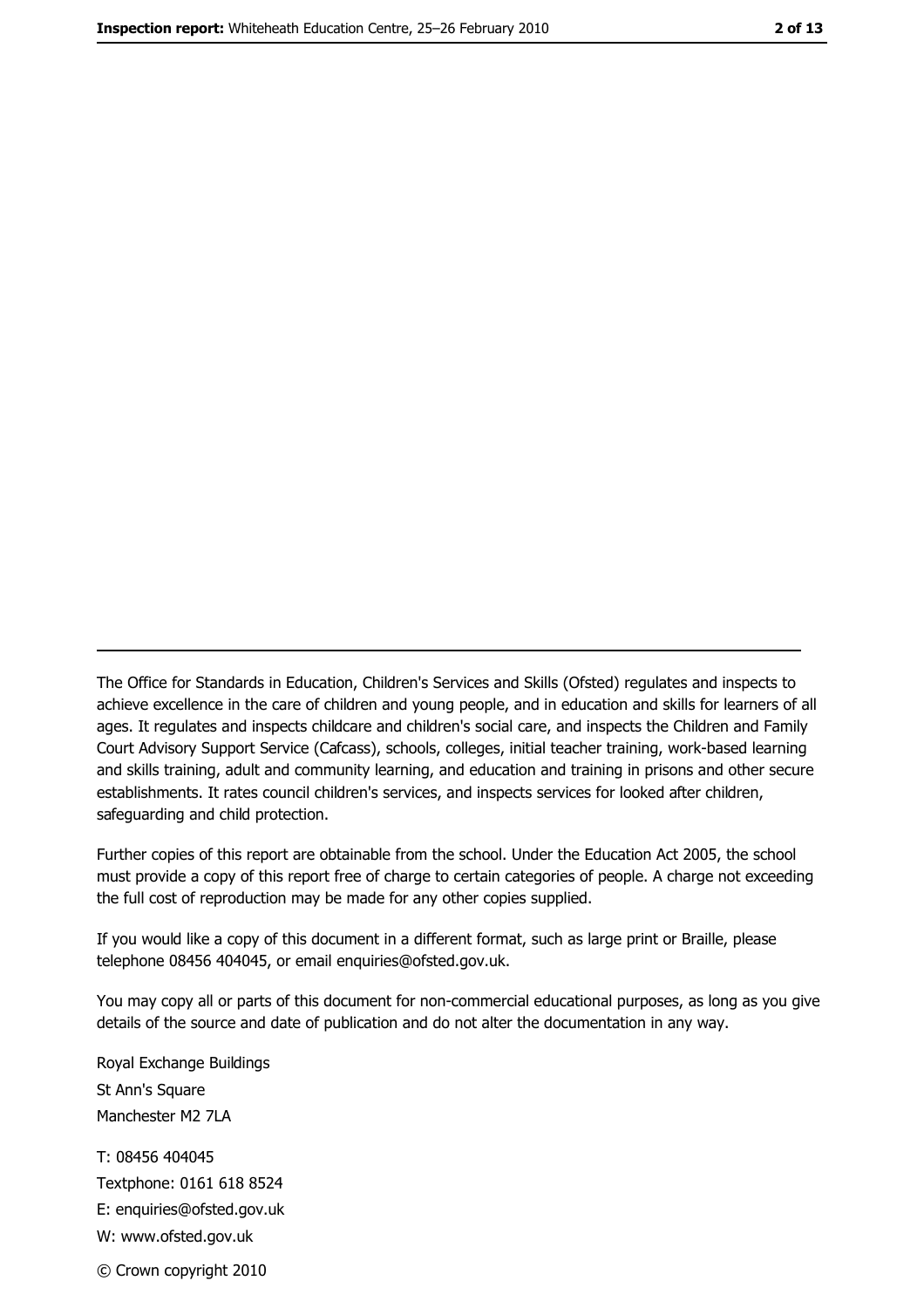## **Introduction**

This inspection was carried out by two additional inspectors. The inspection looked at classroom teaching and other learning activities in the centre. Approximately 40 per cent of the time was spent looking directly at learning; five lessons and five teachers were observed. Meetings were held with staff, pupils and a representative of the management committee and a variety of people who work in partnership with the centre. Various documents including the centre's development plan and its extensive safeguarding policies were scrutinised. Fourteen parental and carer questionnaires were received.

The inspection team reviewed many aspects of the school's work. It looked in detail at the following:

- how successfully pupils move back to school or access education or training through  $\blacksquare$ other providers or colleges
- how well the senior leadership team and management committee use quantifiable  $\blacksquare$ data to judge the overall effectiveness of the centre
- how perceptively self-evaluation has been used to bring about improvements  $\blacksquare$
- to what extent the curriculum provides vocational courses for pupils  $\blacksquare$
- how well pupils gain an understanding of other cultures and awareness of global  $\blacksquare$ issues.

## **Information about the school**

Whiteheath Education Centre is the home and hospital tuition service for Sandwell borough. Pupils are taught in a variety of settings including the Whiteheath centre, pupils' homes and the hospital classroom at Sandwell General Hospital. Pupils referred to the service have medical or psychological/psychiatric difficulties which make it difficult for them to attend their mainstream schools. Often pupils have missed a significant amount of schooling prior to attending Whiteheath. Pupils have varied backgrounds but a significant percentage are from lower social and economic backgrounds and have experienced a period of underachievement at school. There are very few minority ethnic pupils. The nature of the service means that the pupil population is transitory and year groups are constantly changing as new pupils join

and other pupils are reintegrated into mainstream education, particularly in the hospital and home tuition service. There are plans in place for the centre to be co-located to a new shared campus with other schools in 2011.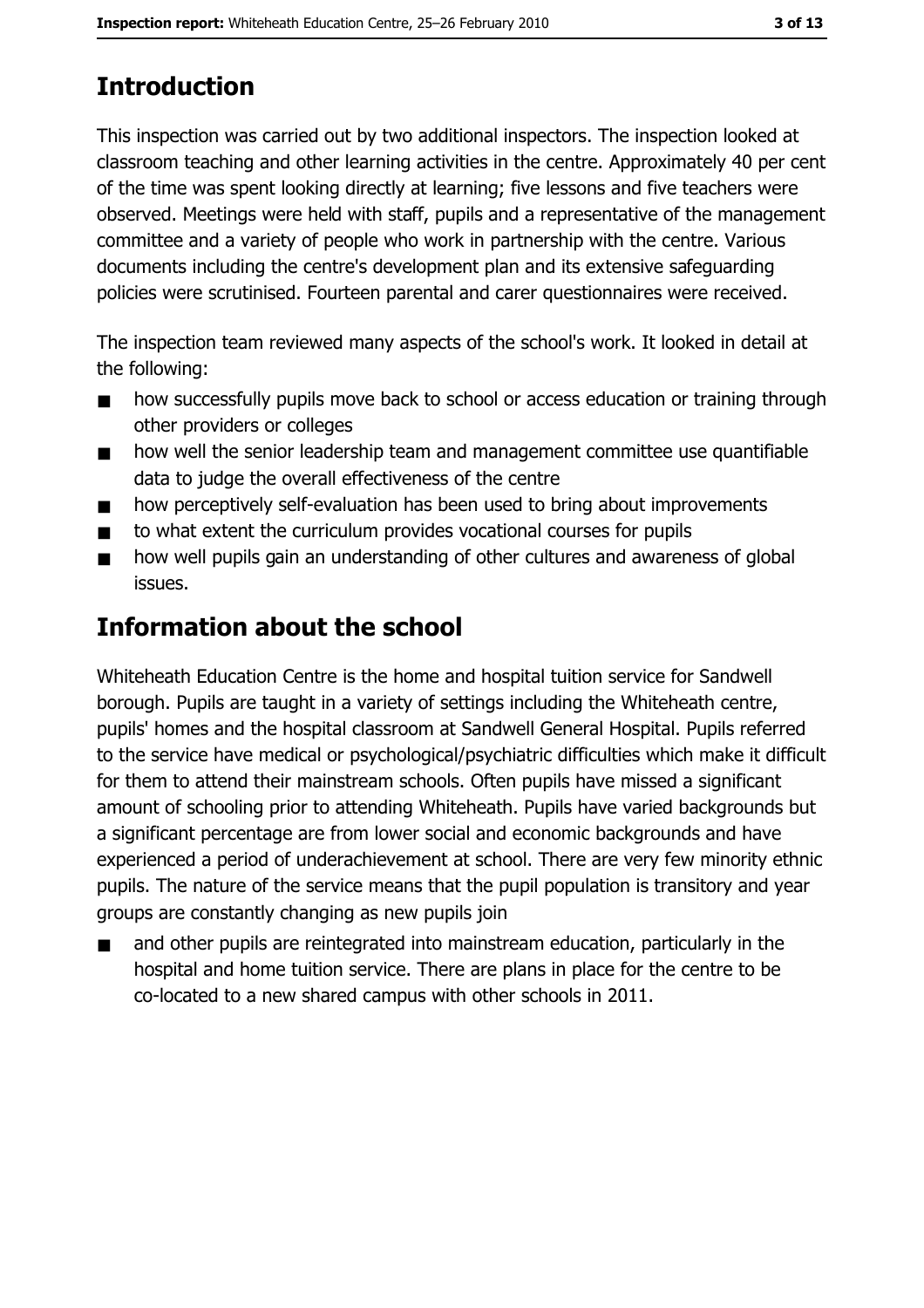## **Inspection judgements**

### Overall effectiveness: how good is the school?

#### The school's capacity for sustained improvement

#### **Main findings**

'Every school should be like this one,' commented one pupil, accurately summing up the outstanding effectiveness of the centre. It is successful in turning around the lives of pupils, who have often had negative experiences of schooling due to the nature of their medical difficulties. Parents and pupils are adamant that the centre transforms them into more confident and aspirational young people. The key to the success of the work of the centre is the diligent leadership and management of the headteacher and determined teamwork by staff at all levels, which focus on meeting the needs of individual pupils as flexibly and sensitively as possible. The headteacher has created a warm, supportive and positive learning environment where pupils enjoy attending and start to thrive academically, socially and emotionally.

Senior leaders, including the management committee, have a good understanding of the strengths of the centre and its areas for continued improvement, particularly the need to analyse and use assessment data more effectively so that pupils' good progress can be measured more clearly. The centre's self-evaluation is broadly accurate, although occasionally too cautious. There has been good improvement since the last inspection and the centre has improved its effectiveness in a number of key aspects of its work, for example the quality of the curriculum and the care, support and guidance offered to pupils. Given the track record of continued improvement and the evident levels of commitment and dedication of staff at all levels, the centre has good capacity for sustained improvement.

Pupils' broadly average levels of attainment reflect good progress across a range of academic and vocational subjects. Key to this good progress is highly effective teaching and an outstanding curriculum, which offers a wide range of subjects that is carefully tailored to the pupils' needs and interests. Pupils benefit from teachers' good subject expertise and stimulating lessons which foster excellent attitudes to learning and behaviour. The positive and supportive relationships enable pupils to feel exceptionally safe and comfortable, promoting their self-confidence and self-esteem very effectively.

The care, support and quidance pupils receive are outstanding. Pastoral systems are superb, so that any issues hindering pupils' progress are guickly addressed. A counsellor works regularly with pupils, so that their emotional health and well-being are promoted strongly. There are numerous examples of pupils suffering from traumas, where they were reluctant to attend the centre. Often they received home tuition initially and then gradually accessed learning at the centre. Consequently, attendance for the majority of pupils improves dramatically. They are exceptionally well prepared to either return to school or to pursue their next stage of education. Nearly all pupils go on to successful training or education and some progress on to study at university.

| ٦ |  |
|---|--|
| フ |  |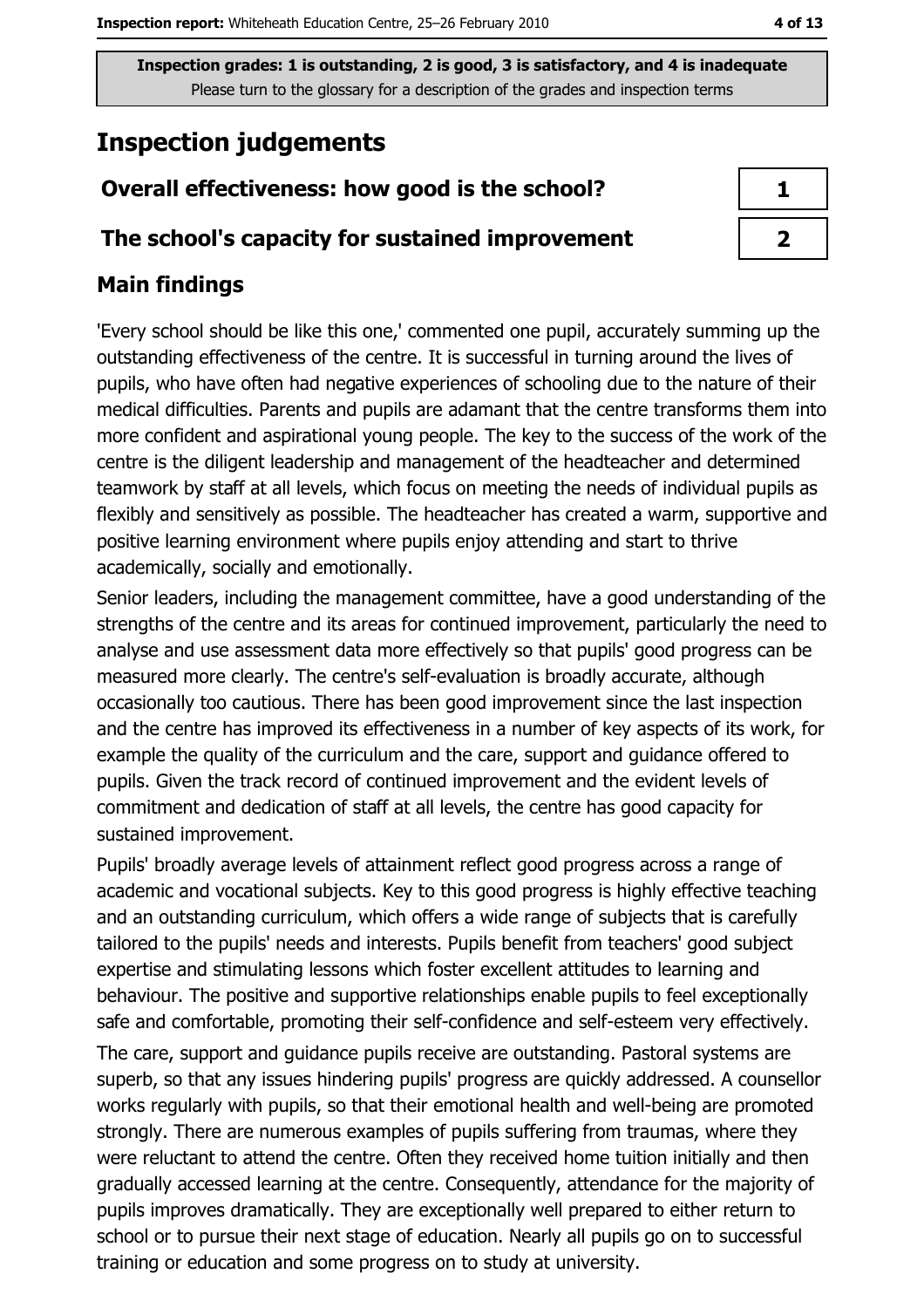#### What does the school need to do to improve further?

 $\blacksquare$ Improve pupils' progress by sharpening the use and analysis of assessment information.

#### **Outcomes for individuals and groups of pupils**

In lessons, pupils are involved in their learning and respond with interest and enthusiasm to the tasks set. They enjoy learning. Progress in lessons is consistently good, with pupils extending their subject knowledge and confidence. The progress of a few pupils is affected by chronic ill-health or poor attendance. Many pupils achieve higher than expected grades due to effective teaching and careful tracking of progress which quickly identifies when targets need modifying, so that pupils do not tread water. Some pupils commented that their grades were better than they had initially expected. Pupils achieve creditable passes in five A\*-C GCSEs, particularly in science, art, English, modern foreign languages and humanities. Pupils' achievement whilst receiving home tuition is often lower, as it is a reflection of their more complex medical needs. The centre is successful in enabling pupils, including those with special educational needs and/or disabilities, to return to school to continue their education. In the hospital, the length of stay is usually very short, but pupils are given access to learning in the classroom or at the bedside.

Pupils' personal development is outstanding. Relationships in classes and around the centre are excellent. Pupils feel safe and their behaviour and attitudes to learning are first rate. Responsibility is developed through a regular rota of tasks to be carried out by pupils. They take pride in their centre, and this is evidenced by the high quality artwork and displays on the walls. The opportunity for pupils to gain academic and vocational qualifications and to participate in a wide variety of experiences such as being involved in projects to help with the local community equips them well for the future.

These are the grades for pupils' outcomes

| Pupils' achievement and the extent to which they enjoy their learning                                       |               |  |  |
|-------------------------------------------------------------------------------------------------------------|---------------|--|--|
| Taking into account:<br>Pupils' attainment <sup>1</sup>                                                     | 3             |  |  |
| The quality of pupils' learning and their progress                                                          |               |  |  |
| The quality of learning for pupils with special educational needs and/or<br>disabilities and their progress | $\mathcal{P}$ |  |  |
| The extent to which pupils feel safe                                                                        |               |  |  |

 $\mathbf{1}$ 

The grades for attainment and attendance are: 1 is high; 2 is above average; 3 is broadly average; and 4 is low.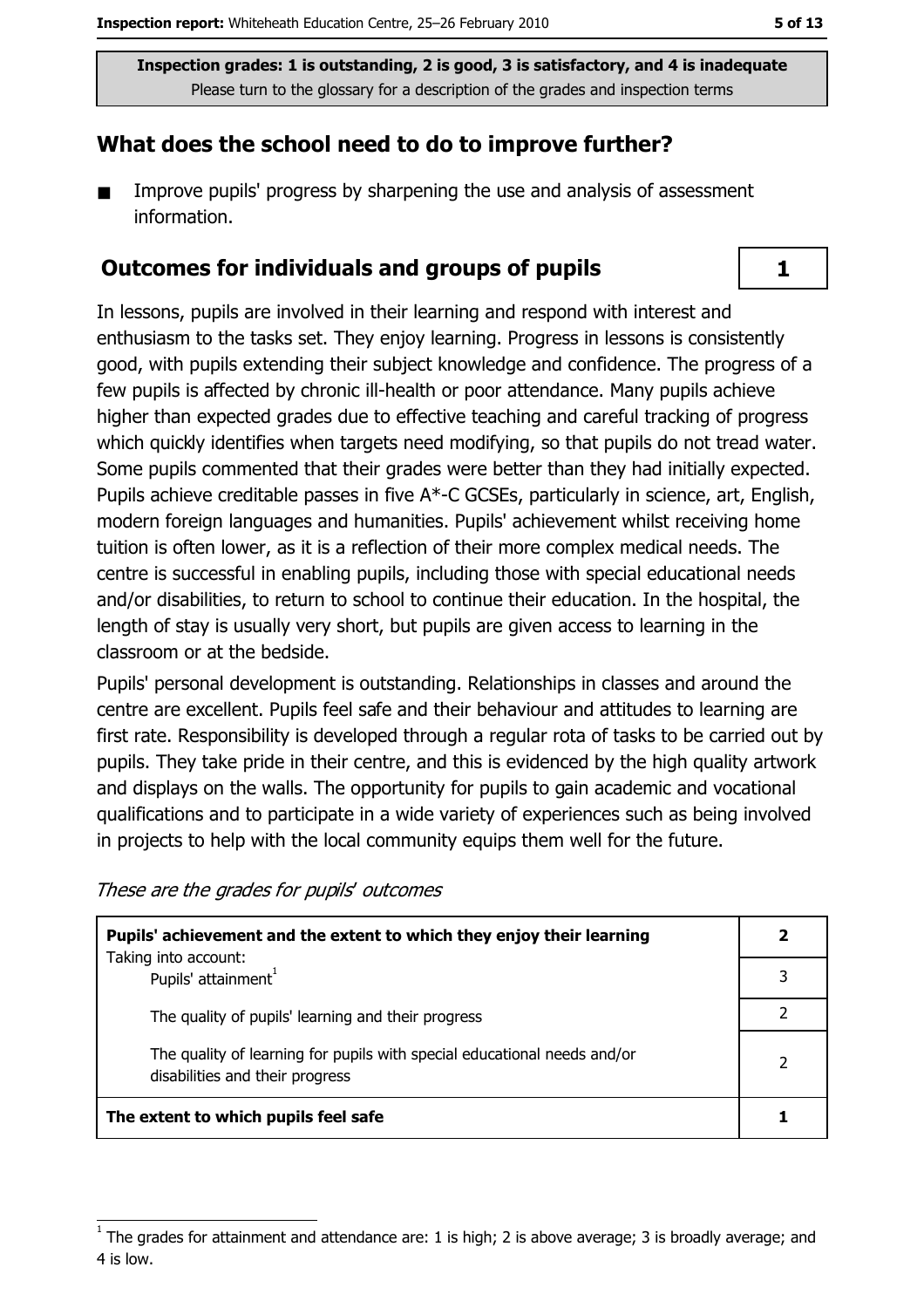| <b>Pupils' behaviour</b>                                                                                                  |   |
|---------------------------------------------------------------------------------------------------------------------------|---|
| The extent to which pupils adopt healthy lifestyles                                                                       | 2 |
| The extent to which pupils contribute to the school and wider community                                                   |   |
| The extent to which pupils develop workplace and other skills that will<br>contribute to their future economic well-being | 2 |
| Taking into account:<br>Pupils' attendance <sup>1</sup>                                                                   | 3 |
| The extent of pupils' spiritual, moral, social and cultural development                                                   |   |

#### How effective is the provision?

In lessons, pupils make good progress because teachers have a combination of good subject knowledge and a clear understanding of how medical conditions impact upon pupils' learning. Teaching is lively and engages pupils' attention and motivation very well. For example, in a science lesson, pupils were keen to carry out an experiment on energy efficiency by testing out the properties of double glazing. The assessment of pupils' progress is simple but effective. Baseline assessments are carried out on pupils in all subjects when they start at the centre and this information is used well to set challenging targets, which are kept under close review. The curriculum includes a wide range of interesting activities and experiences, and this is also a factor aiding pupils' good progress. A wide variety of academic subjects, including modern foreign languages, are offered and there is a particularly strong focus on promoting pupils' personal, social and emotional development. The centre has introduced vocational courses such as child development and health and social care, and these have been popular with pupils and have enabled them to achieve externally recognised qualifications.

Very strong links with parents and a range of partners such as health and education professionals help pupils to overcome barriers to learning. Pupils' access to a counsellor helps them to become more emotionally resilient. The centre works hard to create a supportive and caring environment to provide stability and confidence to pupils. Pastoral systems are exceptionally strong with daily tutor groups used very effectively to discuss issues of concern with pupils and provide quidance on the next steps of their education. Pupils receive excellent support from the Connexions personal adviser, which helps to raise their expectations and develop their confidence for the future.

| These are the grades for the quality of provision |  |
|---------------------------------------------------|--|
|---------------------------------------------------|--|

| The quality of teaching                                                                                    |  |
|------------------------------------------------------------------------------------------------------------|--|
| Taking into account:<br>The use of assessment to support learning                                          |  |
| The extent to which the curriculum meets pupils' needs, including, where<br>relevant, through partnerships |  |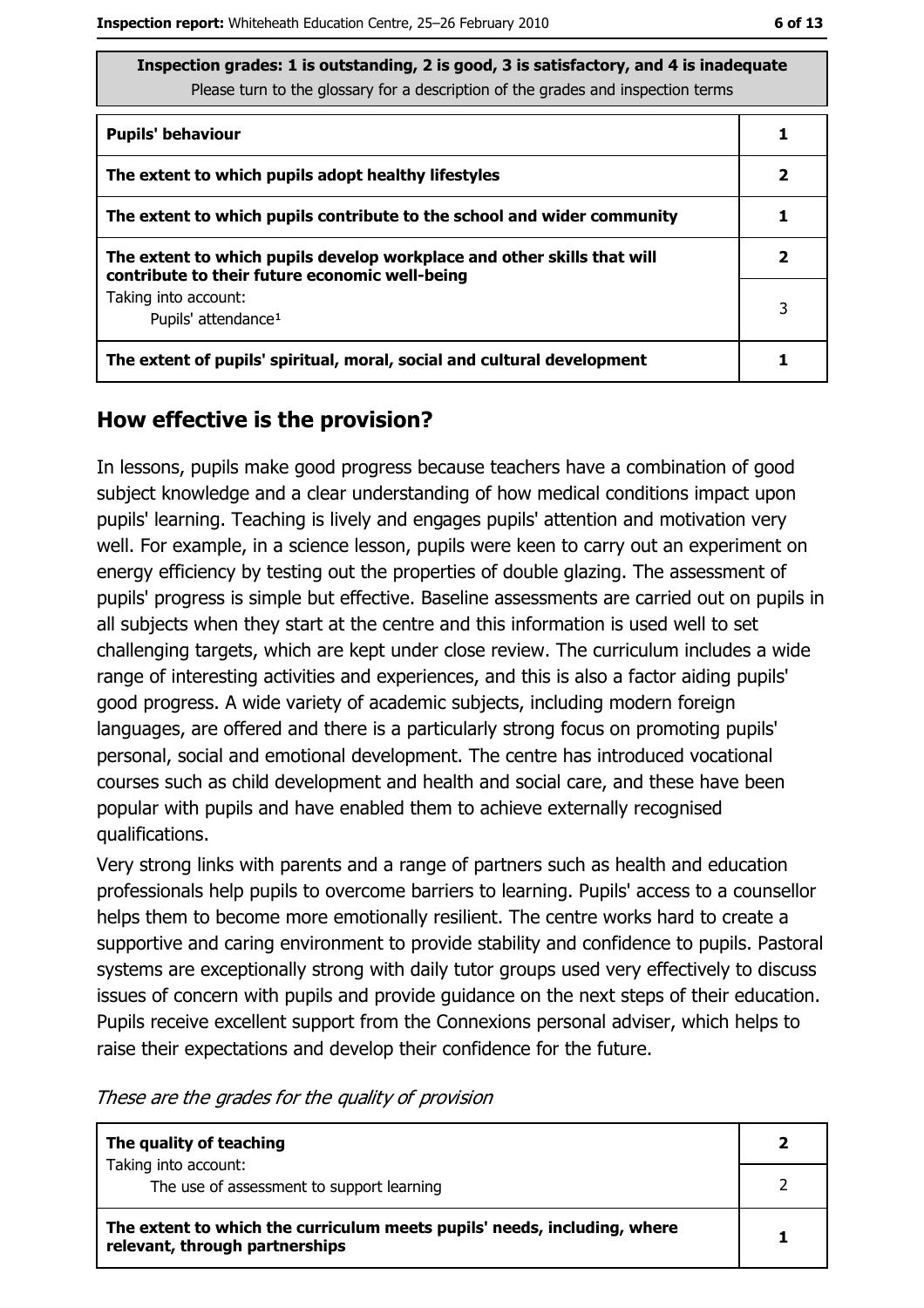#### The effectiveness of care, guidance and support

 $\mathbf{1}$ 

#### How effective are leadership and management?

The good leadership of the headteacher, together with committed staff, has resulted in a clear focus on securing improvement. The headteacher enjoys the confidence of parents, staff and pupils. A supportive ethos, where everyone is valued, underpins an uplifting environment and pupils respond well to this. The management of the centre is outstanding, particularly as teaching takes place in a number of different settings and it provides a seamless service for pupils. Staff morale is high and they set high expectations for pupils. The management committee are supportive and increasingly are providing challenge and are beginning to measure the work of the centre more effectively.

The centre involves parents and carers very closely in its work and keeps them well informed. Many parents describe the centre as a lifeline and rightly hold its work in high regard. Target setting for pupils is rigorous and is very effective in helping to raise pupils' attainment, so that they can achieve good examination results. This close attention to monitoring pupils' progress ensures that all pupils, whatever their difficulties, achieve equally well. However, the analysis and use of assessment data to measure pupils' progress, when compared to other pupils, so it knows how well pupils are achieving, is underdeveloped. Improvement planning, although satisfactory, is not linked closely enough to issues identified in the centre's self-evaluation. The school has outstanding links with a range of other people, which are used to benefit pupils by increasing the range of their experiences and raising their aspirations. Safeguarding arrangements are rigorous and the school balances the need for pupils to be safe against giving them opportunities to develop their independence very well.

An emphasis on promoting tolerance and respect and encouraging responsibility underpins much of the centre's work. This makes a good contribution to the promotion of equality and tackling discrimination. The promotion of community cohesion is outstanding. Pupils have plentiful opportunities to be involved in projects in the local community such as volunteering at a local care home, trips to art galleries and visits to the House of Parliament. Assemblies and tutor groups provide valuable opportunities to discuss and raise money for global issues such as the environment and natural disasters.

| The effectiveness of leadership and management in embedding ambition and<br>driving improvement                                                                     |  |
|---------------------------------------------------------------------------------------------------------------------------------------------------------------------|--|
| Taking into account:<br>The leadership and management of teaching and learning                                                                                      |  |
| The effectiveness of the governing body in challenging and supporting the<br>school so that weaknesses are tackled decisively and statutory responsibilities<br>met |  |
| The effectiveness of the school's engagement with parents and carers                                                                                                |  |

These are the grades for leadership and management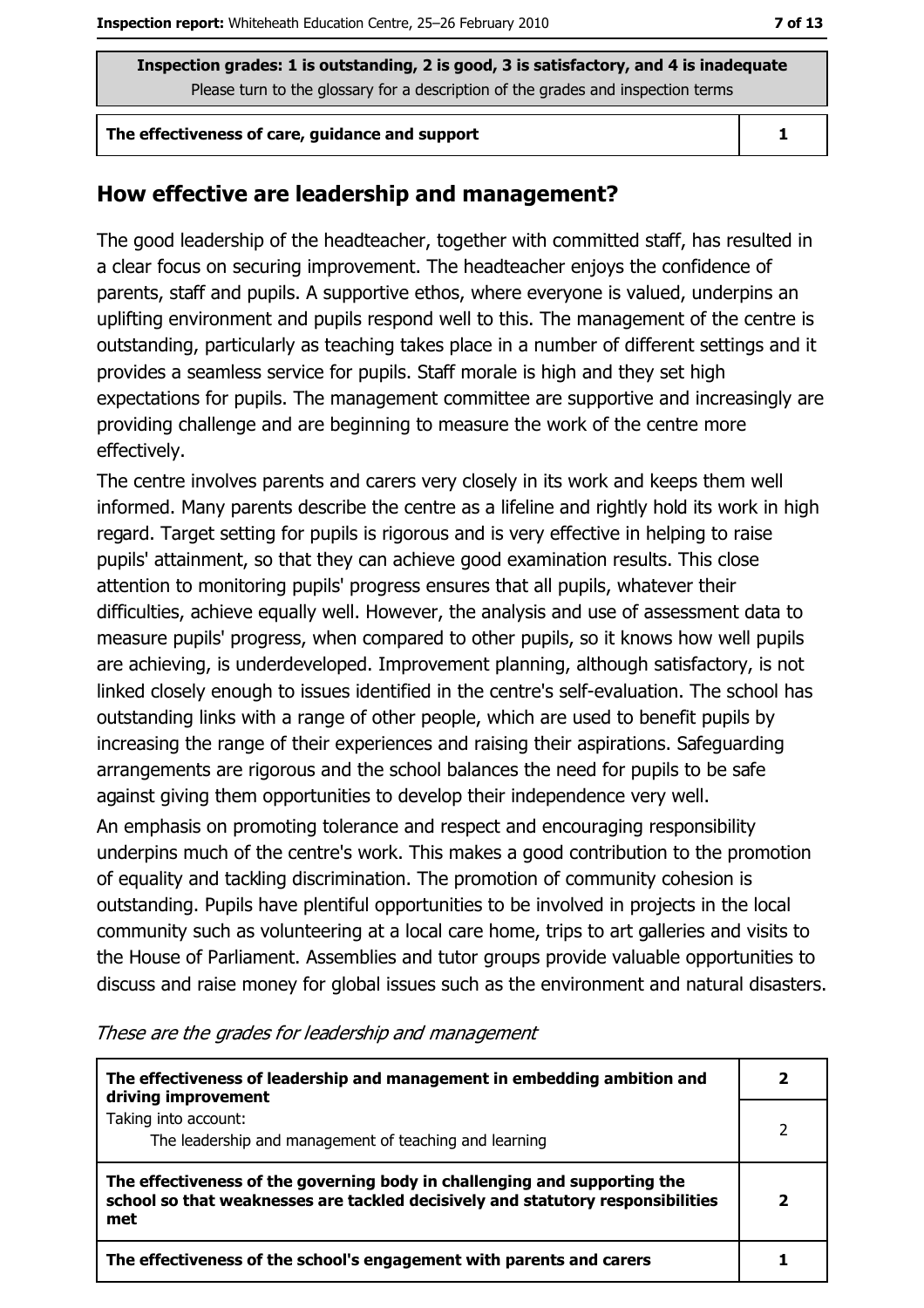| Inspection grades: 1 is outstanding, 2 is good, 3 is satisfactory, and 4 is inadequate<br>Please turn to the glossary for a description of the grades and inspection terms |   |  |
|----------------------------------------------------------------------------------------------------------------------------------------------------------------------------|---|--|
| The effectiveness of partnerships in promoting learning and well-being                                                                                                     |   |  |
| The effectiveness with which the school promotes equality of opportunity and<br>tackles discrimination                                                                     | 2 |  |
| The effectiveness of safeguarding procedures                                                                                                                               | 2 |  |
| The effectiveness with which the school promotes community cohesion                                                                                                        |   |  |
| The effectiveness with which the school deploys resources to achieve<br>value for money                                                                                    |   |  |

#### **Views of parents and carers**

The overwhelming majority of parents have very positive views of the centre and value highly the work that it is does. One parent felt the levels of communication could be improved and another felt that the behaviour of one child could have been managed better. However, nearly all parents and carers feel that staff at the centre are helpful and listen to the needs of their children. They recognise that pupils' confidence is rebuilt and this results in improvements in academic grades. One parent commented, This school is a blessing, without it I don't know what my son would have done.' The overwhelmingly positive views of parents and carers reflect the inspector's judgement of the quality of the centre.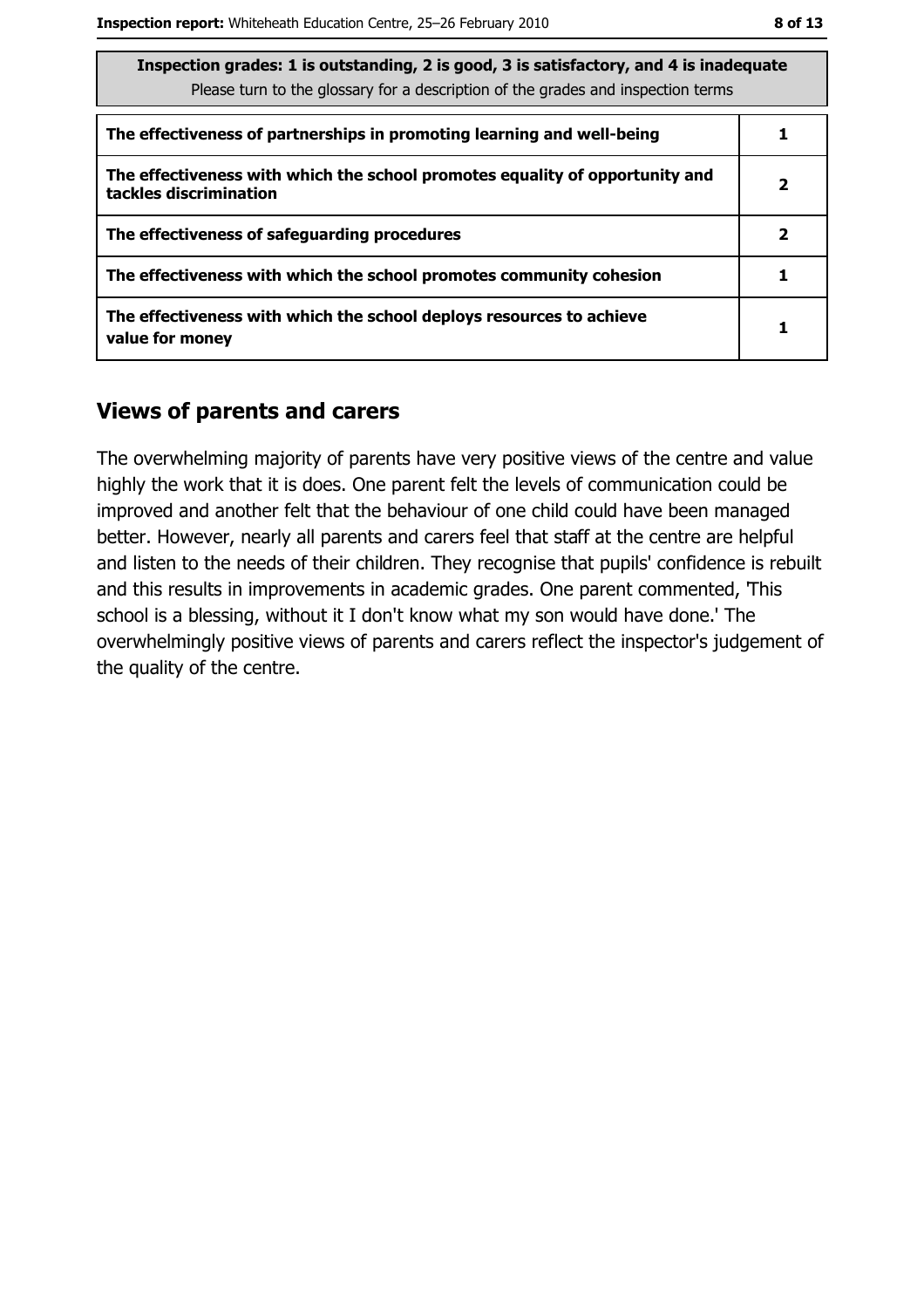#### Responses from parents and carers to Ofsted's questionnaire

Ofsted invited all the registered parents and carers of pupils registered at Whiteheath Pupil Referral Unit to complete a questionnaire about their views of the school.

In the questionnaire, parents and carers were asked to record how strongly they agreed with 13 statements about the school. The inspector received 14 completed questionnaires by the end of the on-site inspection. In total, there are 36 pupils registered at the school.

| <b>Statements</b>                                                                                                                                                                                                                                       | <b>Agree</b>   | <b>Strongly</b> | <b>Agree</b>   |                | <b>Disagree</b> |               | <b>Strongly</b><br>disagree |                |
|---------------------------------------------------------------------------------------------------------------------------------------------------------------------------------------------------------------------------------------------------------|----------------|-----------------|----------------|----------------|-----------------|---------------|-----------------------------|----------------|
|                                                                                                                                                                                                                                                         | <b>Total</b>   | $\frac{0}{0}$   | <b>Total</b>   | $\frac{0}{0}$  | <b>Total</b>    | $\frac{0}{0}$ | <b>Total</b>                | $\frac{0}{0}$  |
| My child enjoys school                                                                                                                                                                                                                                  | $\overline{7}$ | 50              | 7              | 50             | $\mathbf 0$     | 0             | $\overline{0}$              | 0              |
| The school keeps my child<br>safe                                                                                                                                                                                                                       | 12             | 86              | 2              | 14             | 0               | 0             | 0                           | 0              |
| The school informs me<br>about my child's progress                                                                                                                                                                                                      | 12             | 86              | $\mathbf{1}$   | $\overline{7}$ | 0               | $\mathbf 0$   | 0                           | 0              |
| My child is making enough<br>progress at this school                                                                                                                                                                                                    | 9              | 64              | 4              | 29             | $\mathbf 0$     | 0             | 0                           | 0              |
| The teaching is good at this<br>school                                                                                                                                                                                                                  | 12             | 86              | $\mathbf{1}$   | $\overline{7}$ | 0               | 0             | 0                           | 0              |
| The school helps me to<br>support my child's learning                                                                                                                                                                                                   | 10             | 71              | $\overline{2}$ | 14             | $\mathbf{1}$    | 7             | 0                           | 0              |
| The school helps my child to<br>have a healthy lifestyle                                                                                                                                                                                                | 5              | 36              | 8              | 57             | 0               | $\mathbf 0$   | 0                           | 0              |
| The school makes sure that<br>my child is well prepared for<br>the future (for example<br>changing year group,<br>changing school, and for<br>children who are finishing<br>school, entering further or<br>higher education, or<br>entering employment) | 8              | 57              | 5              | 36             | $\mathbf 0$     | 0             | 0                           | 0              |
| The school meets my child's<br>particular needs                                                                                                                                                                                                         | 13             | 93              | $\mathbf 0$    | $\mathbf 0$    | $\mathbf 0$     | 0             | 0                           | 0              |
| The school deals effectively<br>with unacceptable behaviour                                                                                                                                                                                             | 10             | 71              | $\overline{2}$ | 14             | 0               | 0             | $\mathbf{1}$                | $\overline{7}$ |
| The school takes account of<br>my suggestions and<br>concerns                                                                                                                                                                                           | 10             | 71              | $\overline{2}$ | 14             | 0               | $\bf{0}$      | 0                           | 0              |
| The school is led and<br>managed effectively                                                                                                                                                                                                            | 11             | 79              | $\overline{2}$ | 14             | $\mathbf 0$     | 0             | $\mathbf 0$                 | 0              |
| Overall, I am happy with my<br>child's experience at this<br>school                                                                                                                                                                                     | 11             | 79              | 3              | 21             | $\mathbf 0$     | 0             | $\mathbf 0$                 | 0              |

The table above summarises the responses that parents and carers made to each statement. The percentages indicate the proportion of parents and carers giving that response out of the total number of completed questionnaires. Where one or more parents and carers chose not to answer a particular question, the percentages will not add up to 100%.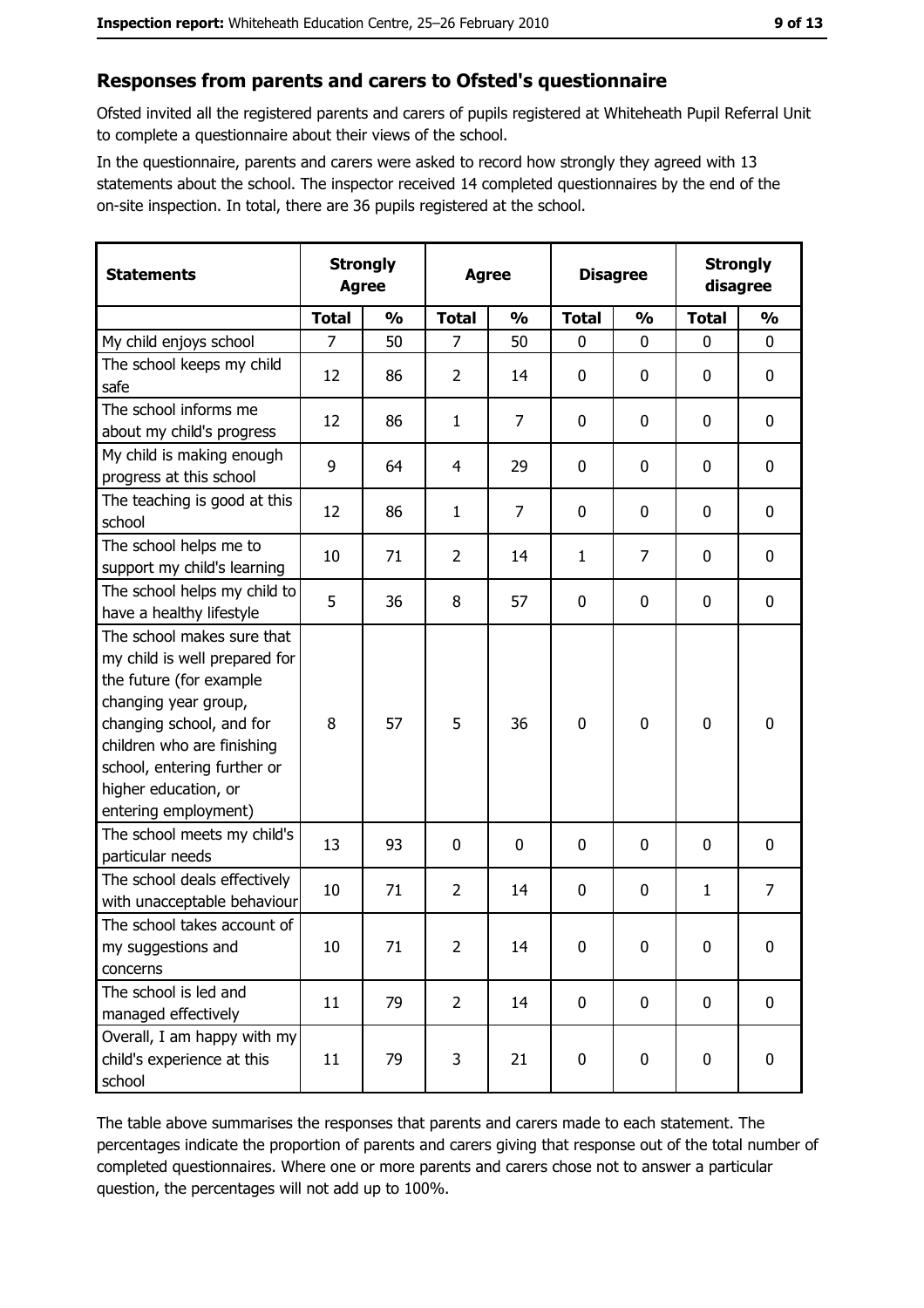## Glossary

| Grade   | <b>Judgement</b> | <b>Description</b>                                                                                                                                                                                                               |
|---------|------------------|----------------------------------------------------------------------------------------------------------------------------------------------------------------------------------------------------------------------------------|
| Grade 1 | Outstanding      | These features are highly effective. An oustanding<br>school provides exceptionally well for its pupils' needs.                                                                                                                  |
| Grade 2 | Good             | These are very positive features of a school. A school<br>that is good is serving its pupils well.                                                                                                                               |
| Grade 3 | Satisfactory     | These features are of reasonable quality. A satisfactory<br>school is providing adequately for its pupils.                                                                                                                       |
| Grade 4 | Inadequate       | These features are not of an acceptable standard. An<br>inadequate school needs to make significant<br>improvement in order to meet the needs of its pupils.<br>Ofsted inspectors will make further visits until it<br>improves. |

#### What inspection judgements mean

#### Overall effectiveness of schools inspected between September 2007 and July 2008

|                       | Overall effectiveness judgement (percentage of<br>schools) |      |                     |                   |
|-----------------------|------------------------------------------------------------|------|---------------------|-------------------|
| <b>Type of school</b> | <b>Outstanding</b>                                         | Good | <b>Satisfactory</b> | <b>Inadequate</b> |
| Nursery schools       | 39                                                         | 58   | 3                   | 0                 |
| Primary schools       | 13                                                         | 50   | 33                  | 4                 |
| Secondary schools     | 17                                                         | 40   | 34                  | 9                 |
| Sixth forms           | 18                                                         | 43   | 37                  | $\overline{2}$    |
| Special schools       | 26                                                         | 54   | 18                  | $\overline{2}$    |
| Pupil referral units  | 7                                                          | 55   | 30                  | 7                 |
| All schools           | 15                                                         | 49   | 32                  | 5                 |

New school inspection arrangements were introduced on 1 September 2009. This means that inspectors now make some additional judgements that were not made previously.

The data in the table above were reported in The Annual Report of Her Majesty's Chief Inspector of Education, Children's Services and Skills 2007/08.

Percentages are rounded and do not always add exactly to 100. Secondary school figures include those that have sixth forms, and sixth form figures include only the data specifically for sixth form inspection judgements.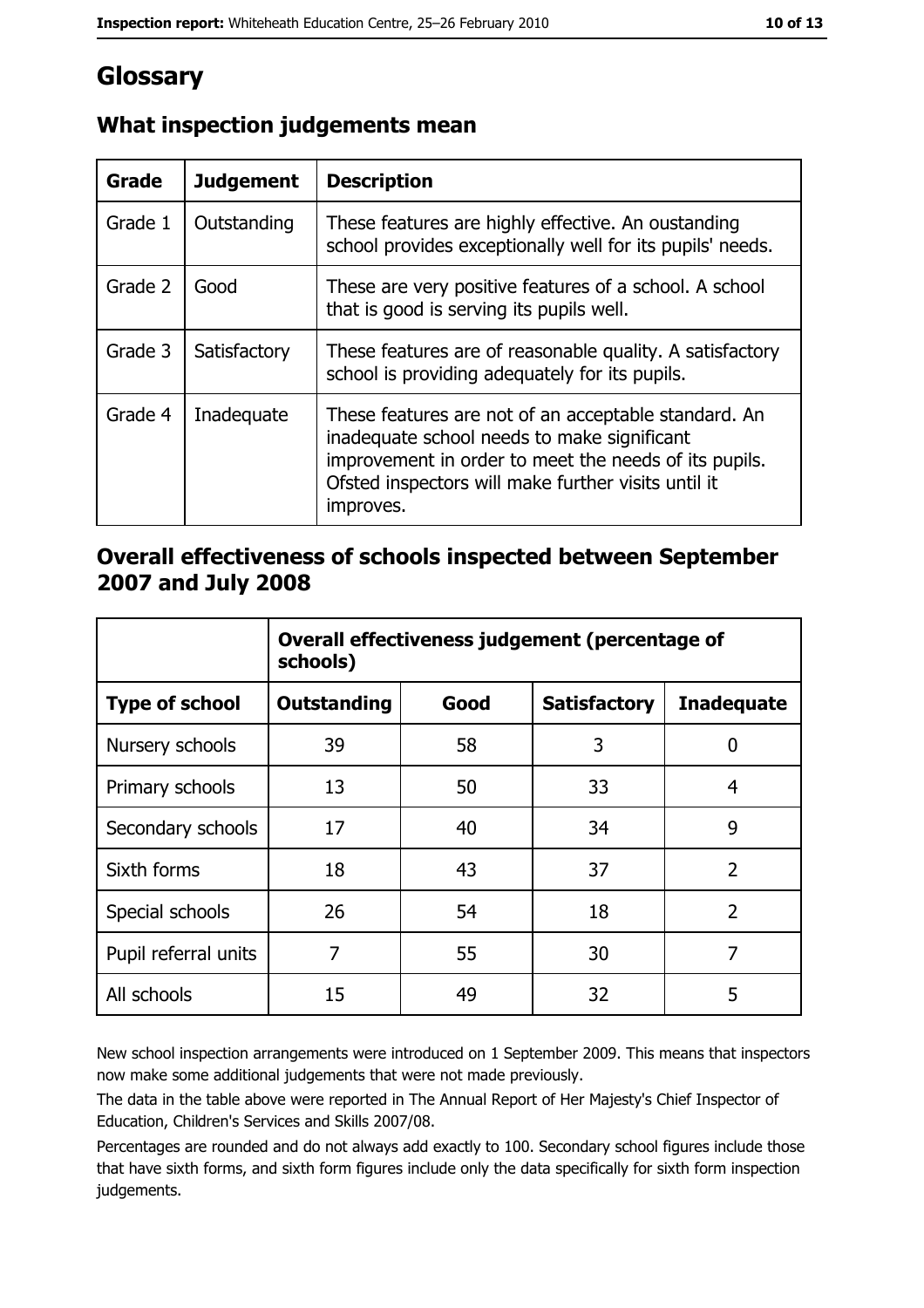## **Common terminology used by inspectors**

| Achievement:                  | the progress and success of a pupil in<br>their learning, development or training.                                                                                                                                                                                                                                |  |
|-------------------------------|-------------------------------------------------------------------------------------------------------------------------------------------------------------------------------------------------------------------------------------------------------------------------------------------------------------------|--|
| Attainment:                   | the standard of the pupils' work shown by<br>test and examination results and in<br>lessons.                                                                                                                                                                                                                      |  |
| Capacity to improve:          | the proven ability of the school to<br>continue improving. Inspectors base this<br>judgement on what the school has<br>accomplished so far and on the quality of<br>its systems to maintain improvement.                                                                                                          |  |
| Leadership and management:    | the contribution of all the staff with<br>responsibilities, not just the headteacher,<br>to identifying priorities, directing and<br>motivating staff and running the school.                                                                                                                                     |  |
| Learning:                     | how well pupils acquire knowledge,<br>develop their understanding, learn and<br>practise skills and are developing their<br>competence as learners.                                                                                                                                                               |  |
| <b>Overall effectiveness:</b> | inspectors form a judgement on a school's<br>overall effectiveness based on the findings<br>from their inspection of the school. The<br>following judgements, in particular,<br>influence what the overall effectiveness<br>judgement will be.                                                                    |  |
|                               | The school's capacity for sustained<br>improvement.<br>Outcomes for individuals and groups<br>of pupils.<br>The quality of teaching.<br>The extent to which the curriculum<br>meets pupil's needs, including where<br>relevant, through partnerships.<br>The effectiveness of care, guidance<br>٠<br>and support. |  |
| Progress:                     | the rate at which pupils are learning in<br>lessons and over longer periods of time. It<br>is often measured by comparing the<br>pupils' attainment at the end of a key<br>stage with their attainment when they<br>started.                                                                                      |  |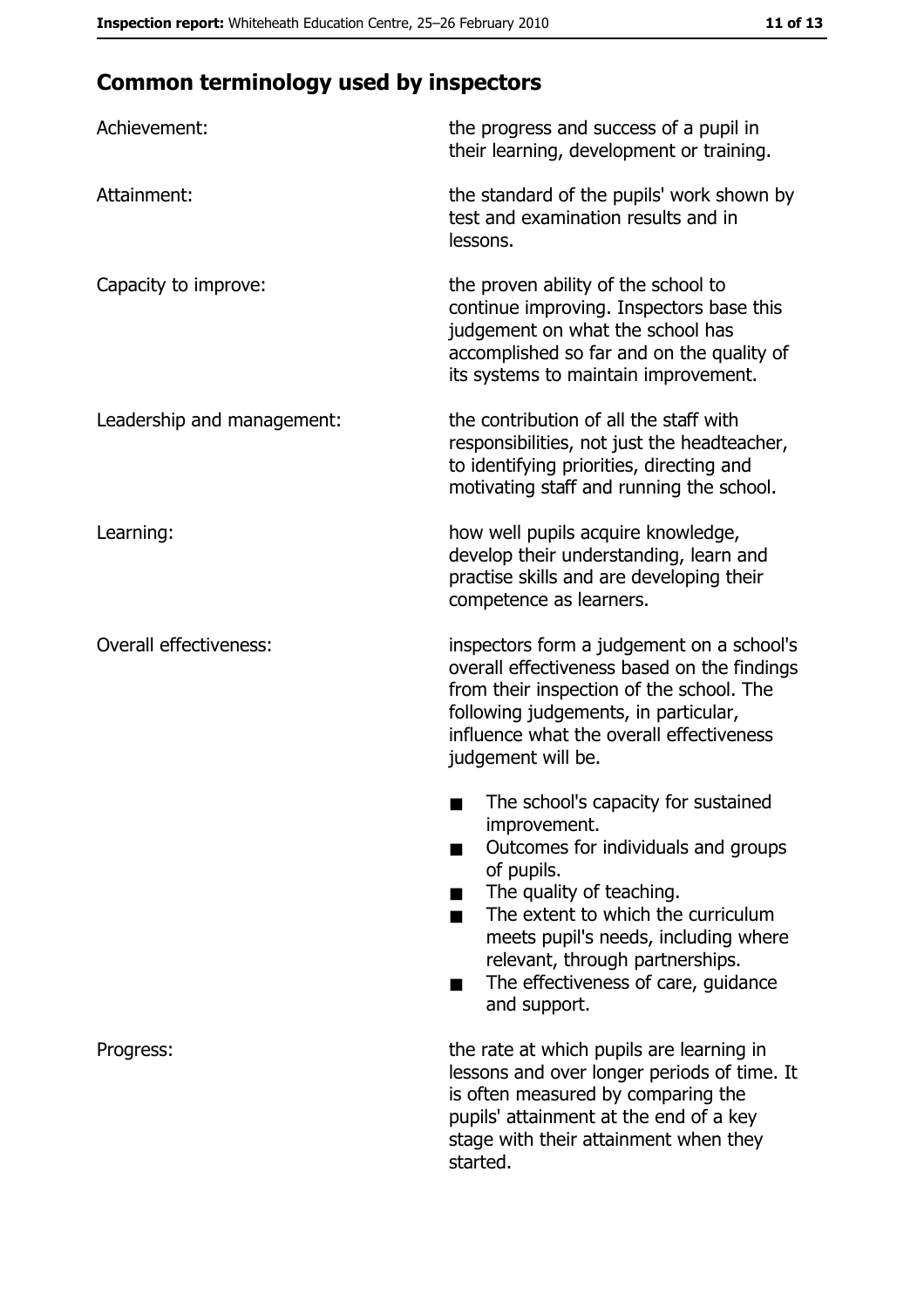This letter is provided for the school, parents and carers to share with their children. It describes Ofsted's main findings from the inspection of their school.



1 March 2010

**Dear Pupils** 

Inspection of Whiteheath Education Centre, Rowley Regis B65 9JP

I enjoyed my visit to your centre and meeting and talking with you. Many of you told me how well you do at the centre and the findings of my visit confirm your positive views about the education you receive. The centre provides you with an outstanding education and this helps you to get back on track in either returning to school or progressing on to your next phase of education. Your centre performs particularly well in a number of areas. The way staff look after you and give you outstanding support, guidance and encouragement is first rate. The areas of study that you can follow are also outstanding and this is important in providing you with the continuity of a high quality education.

You make good progress in your academic education. Your personal development is outstanding and your behaviour, attitudes to learning and understanding of issues in the wider world are excellent. The headteacher, the people who have responsibility for overseeing the centre and all the staff do a good job in ensuring that your centre continues to improve. Your teachers are good at knowing how to get the best out of you. In order to make the centre even better, I have asked senior staff to refine the way it measures your progress, so that it has a clearer idea of how well you are doing when compared to other pupils nationally.

You can help to improve your centre by ensuring you attend lessons and continue to work hard. I wish you well for the future.

Yours sincerely **Frank Price** Lead inspector